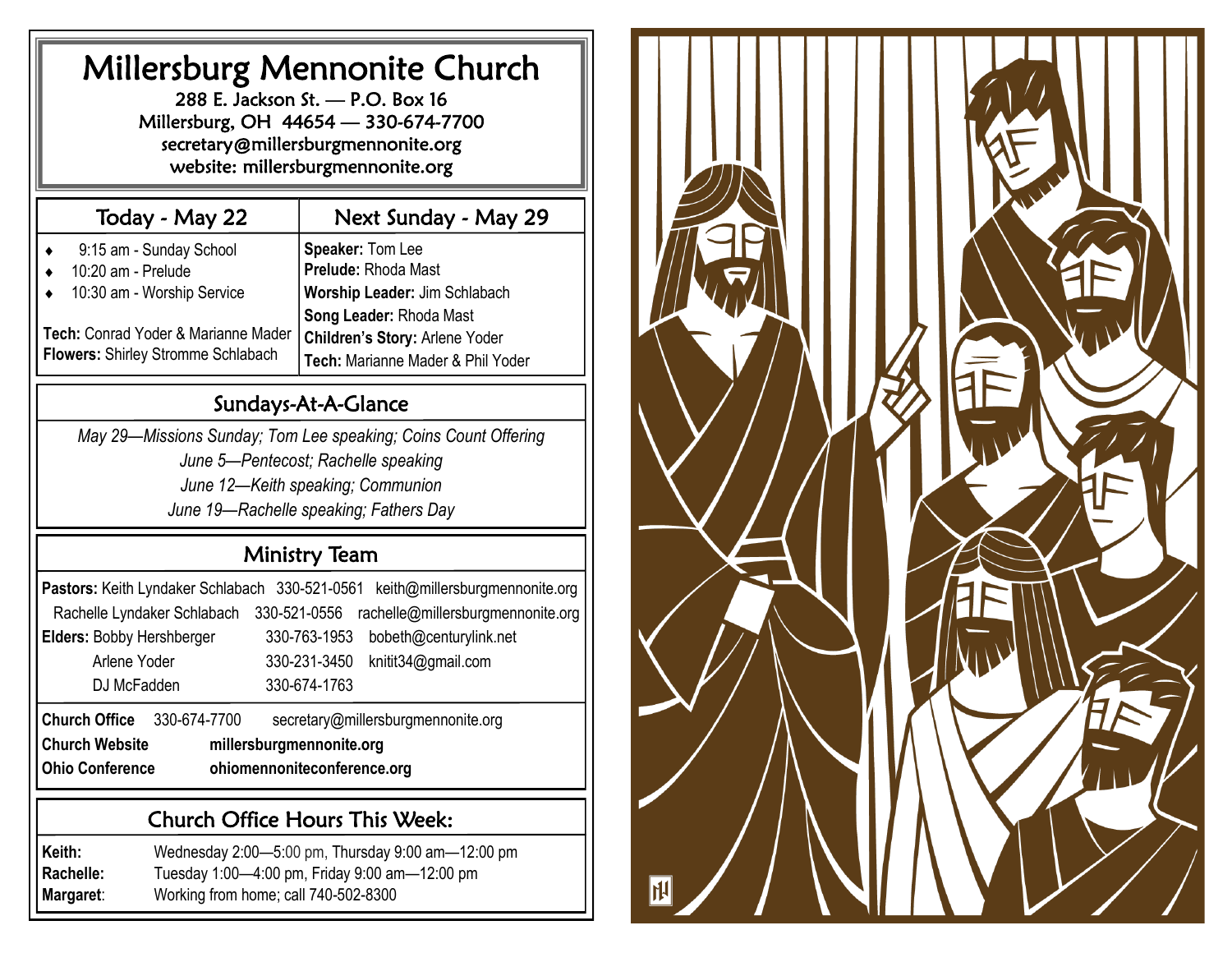| <b>Volume LXIV</b>                                                                                                                                                                          | May 22, 2022                                                                                                                                                                                                         | <b>No. 21</b> | May 22, 2022                                                                                                                                                                                                                                                                                                                                                                                                                                                                                                                                                                                                                                                                                                                                                           |  |
|---------------------------------------------------------------------------------------------------------------------------------------------------------------------------------------------|----------------------------------------------------------------------------------------------------------------------------------------------------------------------------------------------------------------------|---------------|------------------------------------------------------------------------------------------------------------------------------------------------------------------------------------------------------------------------------------------------------------------------------------------------------------------------------------------------------------------------------------------------------------------------------------------------------------------------------------------------------------------------------------------------------------------------------------------------------------------------------------------------------------------------------------------------------------------------------------------------------------------------|--|
| Sixth Sunday of Easter<br><b>GATHERING</b>                                                                                                                                                  |                                                                                                                                                                                                                      |               | <b>Birthdays This Week</b><br>Mahlon Yoder-5/23<br>Keith Lyndaker Schlabach-5/24<br>Sandy Burkhalter-5/28<br>Carsten Gotwals Meyer-5/26                                                                                                                                                                                                                                                                                                                                                                                                                                                                                                                                                                                                                                |  |
| Prelude                                                                                                                                                                                     | Rhoda Mast                                                                                                                                                                                                           |               |                                                                                                                                                                                                                                                                                                                                                                                                                                                                                                                                                                                                                                                                                                                                                                        |  |
| Call to Worship                                                                                                                                                                             | <b>Bruce Kooker</b>                                                                                                                                                                                                  |               | Our Church<br>Please keep Andy and Kathy Hart's daughter, Abby, in your prayers as                                                                                                                                                                                                                                                                                                                                                                                                                                                                                                                                                                                                                                                                                     |  |
| <b>PRAISING</b>                                                                                                                                                                             | Arlene Yoder & Rachel Miller<br>VT 436 O Lord My God / How Great Thou Art<br>VT 39 As We Rise, O God, to Meet You                                                                                                    |               | she is experiencing high blood pressure during her pregnancy.<br>Please continue to keep Sheryl's sister, Wanda, and her husband,<br>Dean, in your prayers as they recover from a serious car accident.<br>Please continue to keep Francisca and Rolando Ramirez in your                                                                                                                                                                                                                                                                                                                                                                                                                                                                                               |  |
| <b>CHILDREN'S TIME</b>                                                                                                                                                                      | <b>Erin Gotwals</b>                                                                                                                                                                                                  |               | prayers as they are experiencing some health concerns.<br>Please continue to keep Luis' and Maya's sister, Dilma, in your prayers<br>as she recovers from surgery.                                                                                                                                                                                                                                                                                                                                                                                                                                                                                                                                                                                                     |  |
| <b>HEARING GOD'S WORD</b><br>Scripture Reading: John 14:23-29                                                                                                                               |                                                                                                                                                                                                                      | Praise        | Health: Tim Roth, Jean Sheets<br>Visitation: Dennis Gerber, Jocele Meyer, Caroll Roth, Jean Sheets, Paul<br>Thomas                                                                                                                                                                                                                                                                                                                                                                                                                                                                                                                                                                                                                                                     |  |
| Sermon: Higher Education                                                                                                                                                                    | Keith Lyndaker Schlabach                                                                                                                                                                                             | oð            | Local/Community/Mennonite Church                                                                                                                                                                                                                                                                                                                                                                                                                                                                                                                                                                                                                                                                                                                                       |  |
| <b>RESPONDING to GOD'S WORD</b>                                                                                                                                                             |                                                                                                                                                                                                                      |               | Prayer<br>Health: Mary Hipp, Christine Nafziger                                                                                                                                                                                                                                                                                                                                                                                                                                                                                                                                                                                                                                                                                                                        |  |
| Offering<br><b>Congregational Sharing &amp; Prayer</b><br><b>Acknowledgement of Graduates</b><br>Prayers for the Delegate Assembly<br>Announcements<br><b>SENDING</b><br><b>Benediction</b> | Song of Response: VT 531 Holy Presence, Holy Teacher<br>Closing Song: VT 759 Take My Life, and Let It Be                                                                                                             |               | State/Nation/World/Missions<br>Our friends Dimitry, and Alexander and Galina, & their families in<br>Ukraine<br>From Mennonite World Conference: Pray for peace and stability of<br>Ethiopia and the Horn of Africa. Pray for the healing of people affected<br>by the recent conflicts in the country and full recovery of communities. -<br>from the Meserete Kristos Church, Ethiopia<br>From Mennonite Mission Network: Brian and Noelia Fox of<br>Mennonite Mission Network visit the Mennonite church in Barcelona,<br>Spain, monthly. Pray that God will protect the Fox family on the roads,<br>as they make the seven-hour drive from their home in Burgos. Pray also<br>for the congregation in Barcelona as they discern their next avenues of<br>ministry. |  |
|                                                                                                                                                                                             | <b>Welcome to Our Visitors:</b><br>We are glad you chose to worship with us. We offer amplifiers and<br>large print hymnals for those who find these aids helpful. Please<br>stop by the sound booth for assistance. |               | Prayer for the week:<br>Rabbi Jesus, teach us how to truly love as you love.<br>Amen.                                                                                                                                                                                                                                                                                                                                                                                                                                                                                                                                                                                                                                                                                  |  |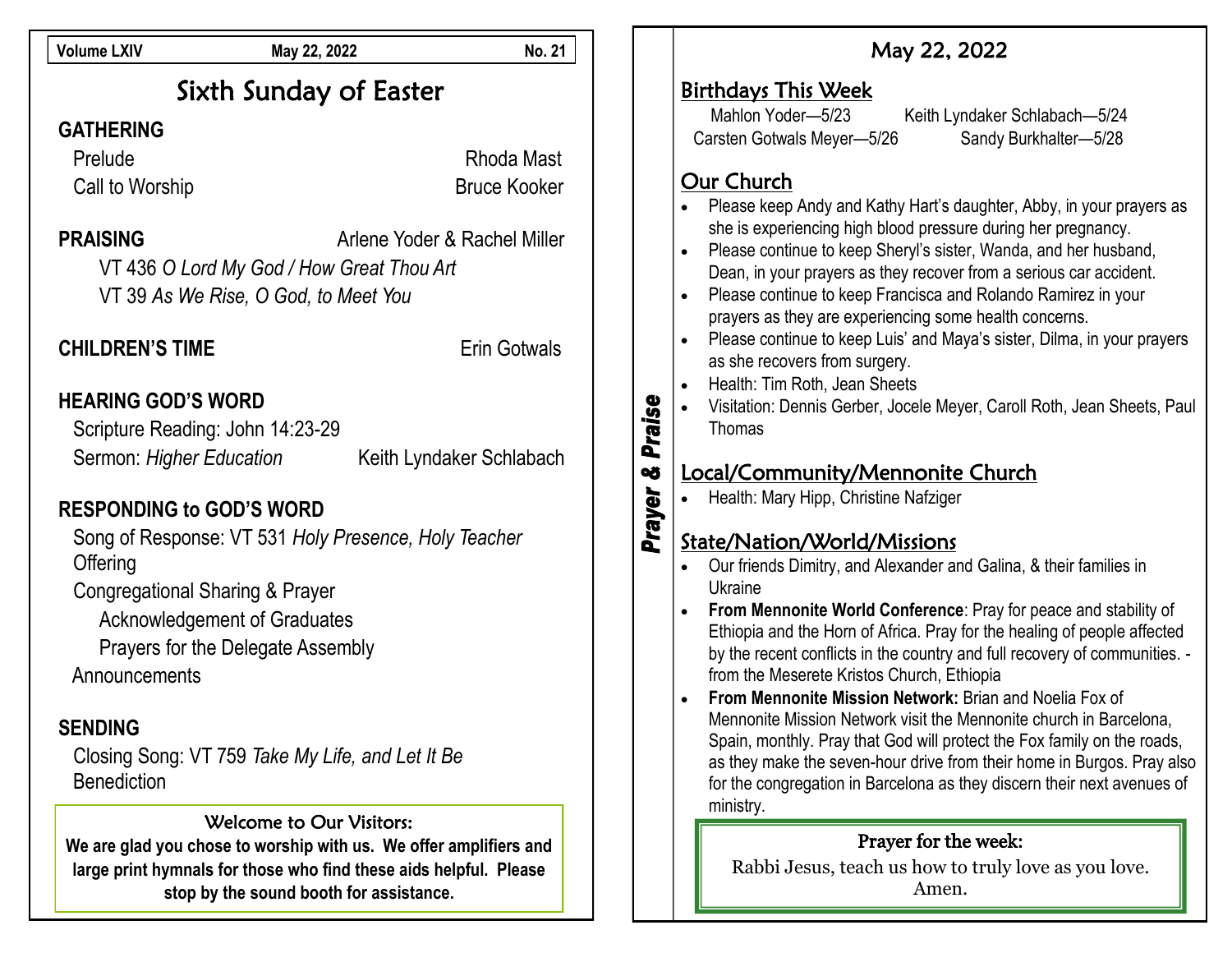

#### **MCC in need of material resources**

MCC is resuming shipments of material resources to Ukraine. Five containers of emergency supplies are being shipped to Ukraine in the next few months with more planned for later in the year. With this increase in demand for supplies for Ukraine and other countries around the world, MCC's inventory of material resources is getting low. **We need comforters and relief, hygiene, school, dignity, infant care and sewing kits, as well as soap and towels.** Your donations will provide relief and a tangible sign of hope to people in Ukraine and other difficult situations around the world. Go to [mcc.org/kits](https://mcc.org/get-involved/kits) for information on needed supplies and drop-off locations.

#### **Suministros de emergencia necesarios**

El CCM está planeando un envío inmediato de suministros de emergencia a Ucrania. Hay una creciente demanda de suministros para enviar a Ucrania y a otros países del mundo. Nuestro inventario de recursos materiales se está agotando. **Necesitamos edredones y paquetes de socorro, higiene, escuela, dignidad, cuidado infantil y costura, así como jabón y toallas.** Sus donaciones proporcionarán alivio y serán un signo tangible de esperanza para la gente de Ucrania y también para otras situaciones difíciles en todo el mundo. Visite [mcc.org/kits](https://mcc.org/get-involved/kits) para obtener información sobre los suministros necesarios y lugares de entrega.

### **Central Christian School Now Hiring**

Central Christian School has several open faculty and staff positions for the 2022 -2023 academic year including Operations Director, Middle School Intervention Specialist, Middle School English Teacher, Elementary School Teacher's Aide, and High School English Teacher. See [ccscomets.org](https://www.ccscomets.org/about/employment.cfm) for job descriptions.

## **Menno Snapshots**

"While Mennonites might be known for peacebuilding efforts and justice-focused upper-education curricula, our internal dynamics hint otherwise," writes Amanda K Gross, an anti-racist organizer and artist, in her blog, **"Playing in the Honeysuckle and Poison Ivy."**

Read it here: [mennoniteusa.org/honeysuckle-poison-ivy](https://www.mennoniteusa.org/menno-snapshots/playing-in-the-honeysuckle-and-poison-ivy-together/)

### **Upcoming Youth Worker Seminar Topics**

May 24—Go: Obedience to the Father and Our Calling: Matthew 28

For information and to register: <https://bit.ly/2022YouthWorkerSeminars>

# May 22, 2022 Notes from today's worship service